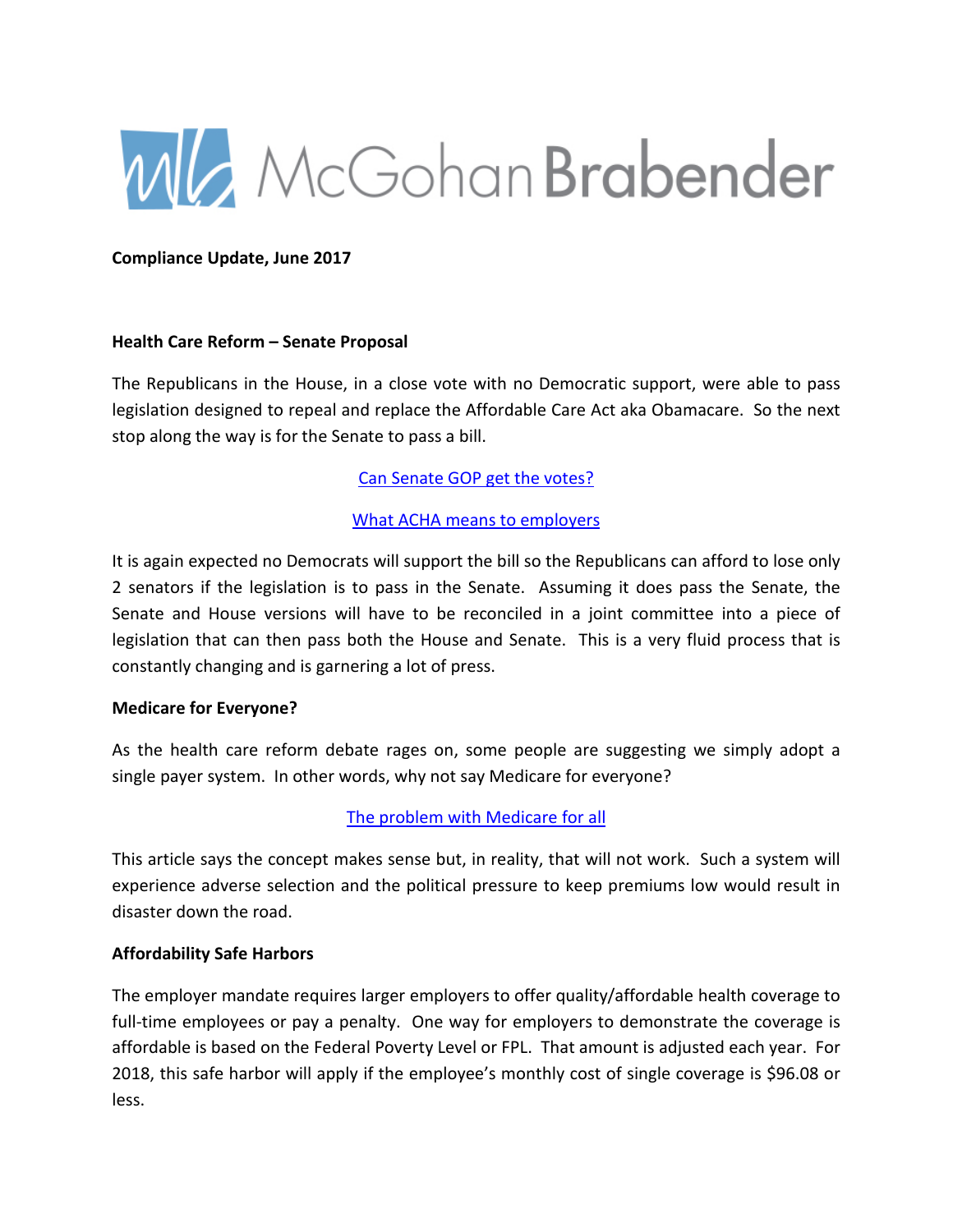# [2018 affordability safe harbor](https://www.shrm.org/resourcesandtools/hr-topics/benefits/pages/2018-aca-affordability-safe-harbor-percentage.aspx)

The employer and individual mandates are extremely controversial, and health care reform may eliminate the mandates altogether. However, until the statute is changed the mandates still apply.

#### **Intermittent Leave under FMLA**

The Family Medical Leave Act was signed into law by President Clinton so it has been around for a while. The FMLA requires larger employers provide up to 12 weeks of unpaid leave to certain employees.

### [Intermittent leave under FMLA](https://www.employmentmattersblog.com/2017/06/intermittent-leave-under-the-fmla-the-basics/)

It is relatively easy to keep track of 12 consecutive weeks. However, the FMLA does not require the employee to take all 12 weeks at one time. That is, employees can take shorter periods and the employer has to keep track of all the intermittent leaves to ensure the employer complies with the statute. This article talks about those rules.

### **Anthem Leaving Ohio Exchanges**

Anthem has indicated that it will no longer participate in the health care exchanges or marketplace in Ohio next year.

# [Anthem exiting Ohio individual marketplace](https://www.nytimes.com/2017/06/06/health/anthem-health-insurance-exchanges-ohio.html?ref=business&_r=1)

It is important to note this decision only applies to the individual market. It does not impact group health plans.

#### **New Disability Plan Claims Procedures**

We have reported on this in previous newsletters but I am adding another article on the new claims procedures applicable to disability plans. It is important to note the rules apply to claims filed on or after January 1, 2018.

# [Final rules for disability claims and appeals](https://www.segalco.com/publications-videos/update/final-rule-regarding-disability-claims-and-appeals/#StaffPlans)

The new rules are more complicated and provide participants with more rights. The new claims procedures applicable to disability plans more closely follow the rules applicable to group health plans.

#### **PCORI Fee Due July 31**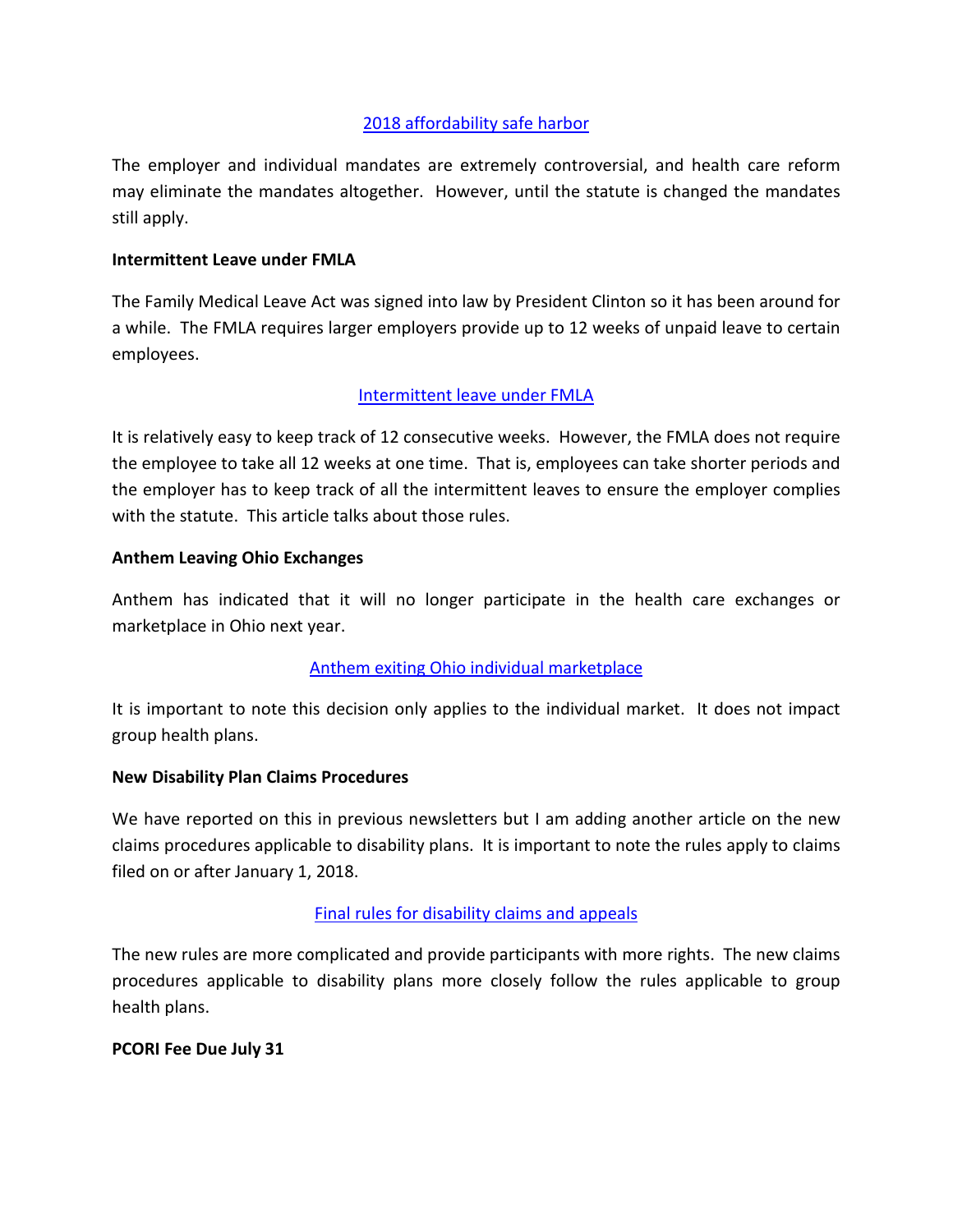If you sponsor a self-funded health plan, including an HRA, you need to report and pay the PCORI fee by July 31, 2017.

# [PCORI fee deadline approaching](http://s3-us-west-2.amazonaws.com/lockton-corporate-website/Compliance-Alerts/Compliance/06052017_PCORI_Reminder.pdf)

# [Summary of PCORI fee and instructions](http://www.cowdenassociates.com/wp-content/uploads/2017/06/Health-Care-Reform-Patient-Centered-Outcomes-Research-Institute-Fees.pdf)

The fee is less than \$3 per person and is reported on IRS Form 720 and is paid with IRS Form 720V.

#### **Forms 5500 Due July 31**

The annual filing requirement (i.e. Form 5500) is due seven months after the close of the plan year. This means if your plan is on a calendar year basis, the 2016 Form 5500 is due July 31, 2017. The penalty for filing the forms late can be over \$2,000 per day!!!

### [Form 5500 delinquency can be costly](http://www.ebenefitconsulting.com/PerspectivePage5.aspx)

The rules are very clear. You have to file the forms if you had at least 100 participants (i.e. employees) in the plan on the first day of the plan year. You look at all the lines of coverage. For example, there could 85 employees in the group health plan and 115 employees in the company-paid life. You would need to file the forms because there were more than 100 employees in the company-paid life even though there were fewer than 100 employees in the group health plan. Special rules apply if plan benefits are paid out of a trust. Also, all retirement plans regardless of the number of participants have to file the forms.

#### **COBRA Notice in English Only**

COBRA has been around since 1986 and it does not look like it is going away anytime soon. With health care reform and the health care exchanges and marketplaces, people now have options other than just COBRA. So fewer people are electing COBRA coverage.

# [English-only COBRA is legal](https://tax.thomsonreuters.com/checkpoint-ebia-newsletter/court-finds-no-obligation-to-provide-cobra-notice-in-language-other-than-english/)

So it is easy to forget about COBRA but the penalties for not sending out the COBRA notices still apply. This court case held the employer still has to send out the notice but the notice only has to be written in English.

#### **ERISA considerations for telemedicine**

Telemedicine is the wave of the future. It is really convenient to simply pick up the phone and talk with a physician rather than taking time off and going to the doctor's office. Additionally, the cost of a telemedicine consultation is usually cheaper than an office visit.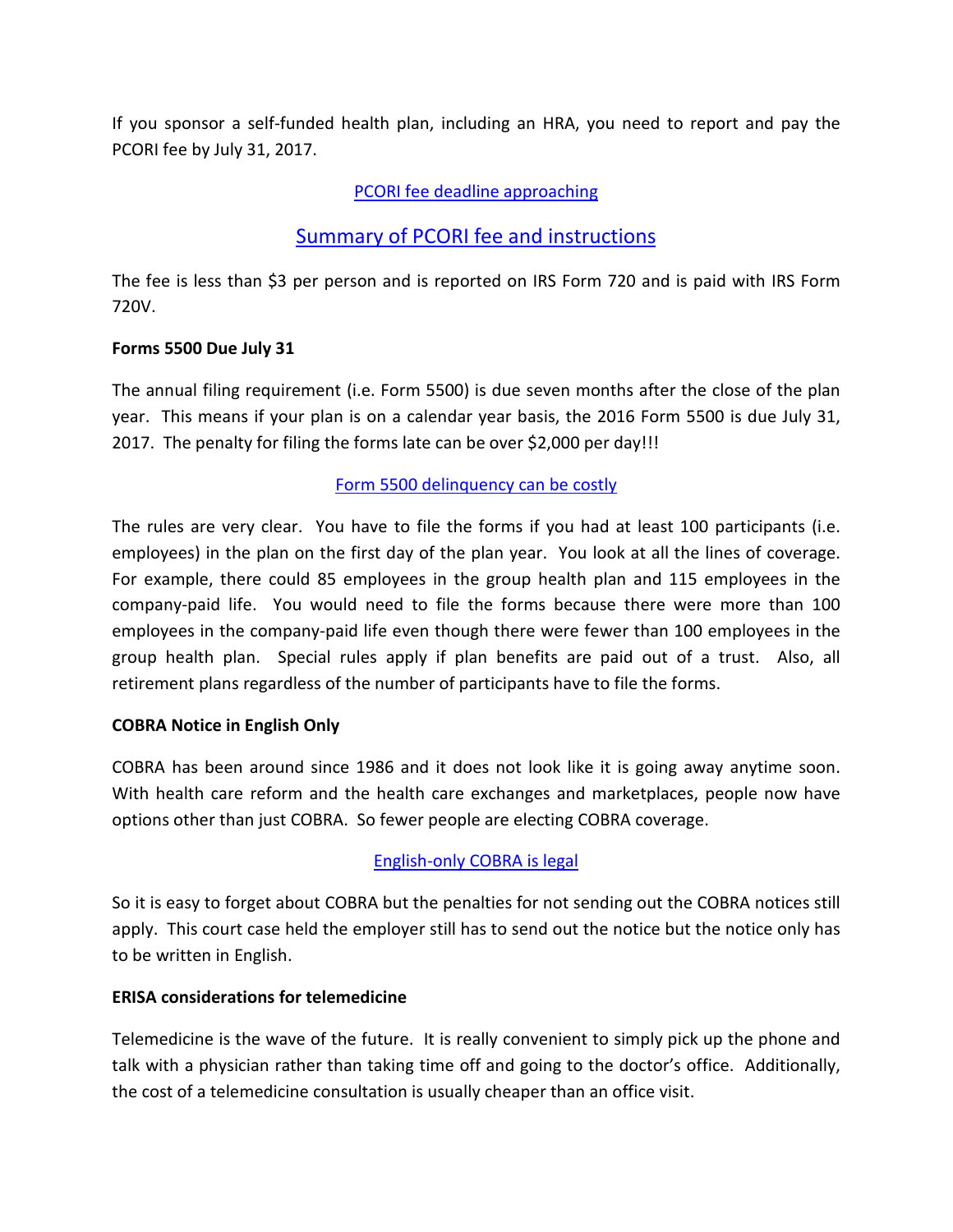# [Telemedicine and Compliance](https://www.fisherphillips.com/resources-newsletters-article-telemedicine-proceed-with-caution)

However, there are a couple of legal pitfalls with telemedicine programs that are outlined in this article. Hopefully, the legislation will catch up to the technology and the rules will become more clear.

### **IRS Addresses Wellness Program Tax Scams**

Some people are promoting wellness programs as a way to reduce taxes. The IRS recently issued a memorandum saying these programs are tax scams and are invalid.

# [IRS warns of wellness scams](https://www.carltonfields.com/irs-issues-warning-on-tax-treatment-of-wellness-program-rewards/)

# [Tax treatment of wellness benefits paid](http://www.wagnerlawgroup.com/HWLA051817.htm)

The old adage that "if it sounds too good to be true, it probably is" applies here. You should be cautious of any program that is marketed when the main goal is to reduce taxes.

### **ACA Reporting Requirements**

The employer mandate rules are in the crosshairs of health care reform. That is, the employer mandate rules may be eliminated under the Republican's repeal and replace legislation. One of the main complaints with the current rules is the reporting requirement. Namely, the requirement employers complete IRS Forms 1094 and 1095.

# [Reporting requirements may be simpler](http://news.wolterskluwerlb.com/news/reporting-requirements-here-to-stay-under-ahca-although-perhaps-will-become-simpler-expert-says/)

Assuming the current law is repealed and replaced with something, chances are employers still will be required to comply with some level of reporting. However, as this article suggests, the new reporting requirements will be much simpler.

Speaking of IRS Form 1094 and IRS Form 1095, this article talks about what to do when there are incorrect Social Security numbers.

# [What if you get a number wrong?](https://accord-aca.com/articles/incorrect-tin-for-2016-form-1095-c)

It is pretty easy to get the employees' Social Security numbers, but getting the numbers of the spouses and children can be challenging.

#### **HIPAA Is Not Going Anywhere**

There is a lot of focus on health care reform but one thing for certain is that HIPAA is not going anywhere soon. HIPAA requires covered entities, business associates and their vendors to protect the individuals' protected health information or PHI.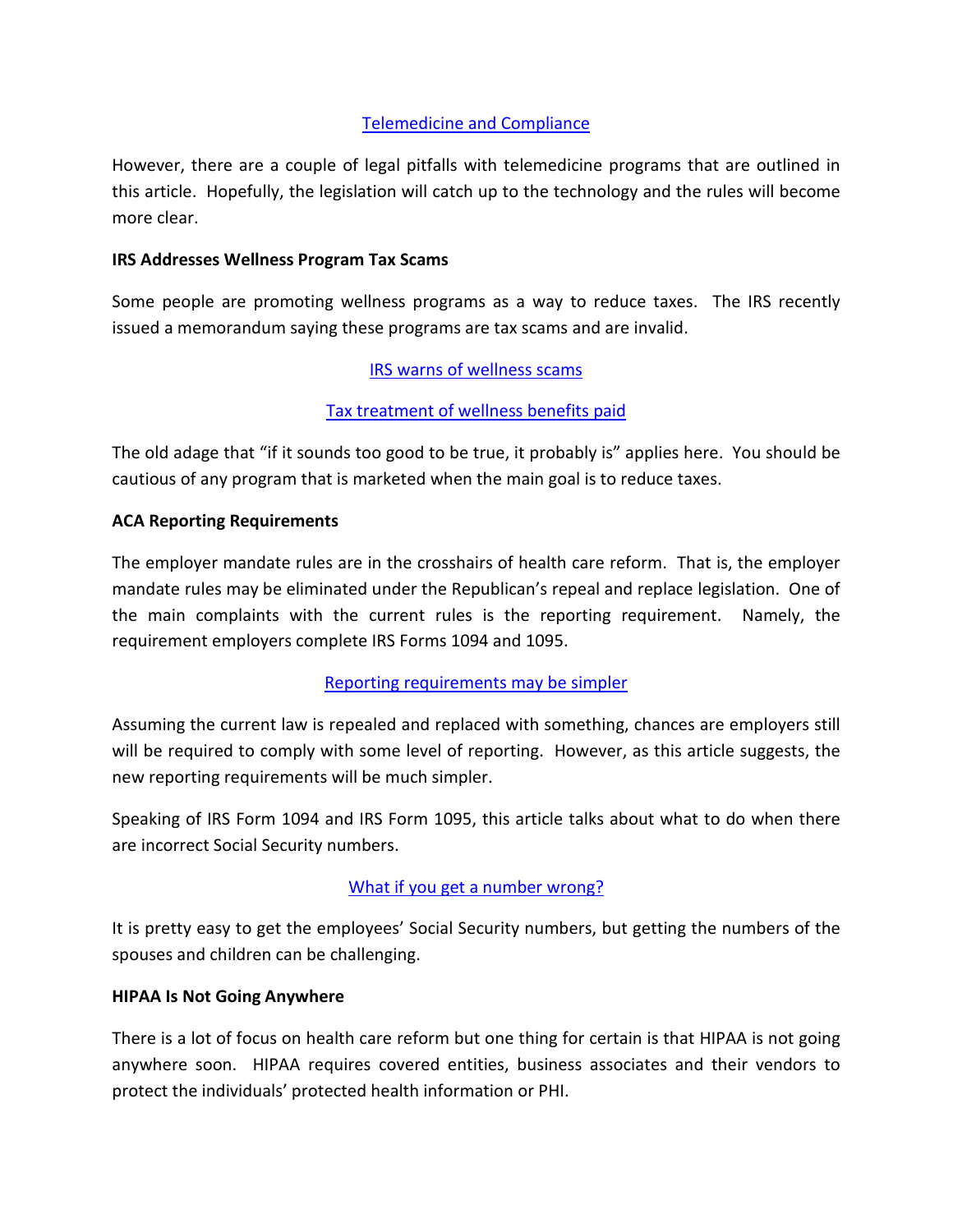### [HIPAA is here to stay](http://www.fraserlawfirm.com/blog/2017/05/the-future-of-the-ppaca-may-be-uncertain-but-hipaa-is-here-to-stay/)

Since that is such a lofty goal, it is impossible to imagine the government would ever eliminate the rules and say there is no need to protect people's medical data. As a result, the HIPAA rules are here to stay.

### **Severance Programs and ERISA**

Most of the time it is pretty easy to determine if the program is subject to ERISA. For example, a group health plan is subject to ERISA unless the plan sponsor is a church or government entity. However, for some programs it is a little harder to determine its status under ERISA. Severance programs can, depending on the structure, be covered under ERISA.

# [ERISA advantages for severance plans](http://www.winston.com/en/executive-compensation-blog/severance-plans-and-erisa.html)

This article talks about the advantages of having the program be subject to ERISA. Therefore, employers may want to consider these items when drafting a severance program.

### **2018 Numbers for HDHPs and HSAs**

High Deductible Health Plans (HDHPs) and Health Savings Accounts (HSAs) are becoming more popular. The Internal Revenue Code mandates that HDHPs comply with certain rules regarding the minimum deductible, maximum out of pocket amount and maximum HSA contributions.

# [Inflation-adjusted HSA amounts](http://www.theabdteam.com/abd-insights/newsletter/abd-compliance-alert-2018-inflation-adjusted-amounts-heath-savings-accounts)

Those amounts are indexed each year to reflect inflation. The IRS has released the numbers for 2018.

#### **SHOP is a FLOP**

Health care reform established a way for small employers (i.e. those with fewer than 50 employees) to get health coverage through the health care exchanges or marketplaces. However, as it turned out, very few employers took advantage of the program.

#### [Fed to eliminate SHOP](https://www.shrm.org/resourcesandtools/hr-topics/benefits/pages/shop-enrollment-nixed.aspx)

As a result, the Trump administration is eliminating the ability for small employers to get coverage through the federally run health care exchanges or marketplaces next year.

#### **Tax Aspects of Wellness Programs**

There are a variety of wellness programs out there but the common goal is to promote better health, which hopefully will reduce costs. The most common incentive under wellness